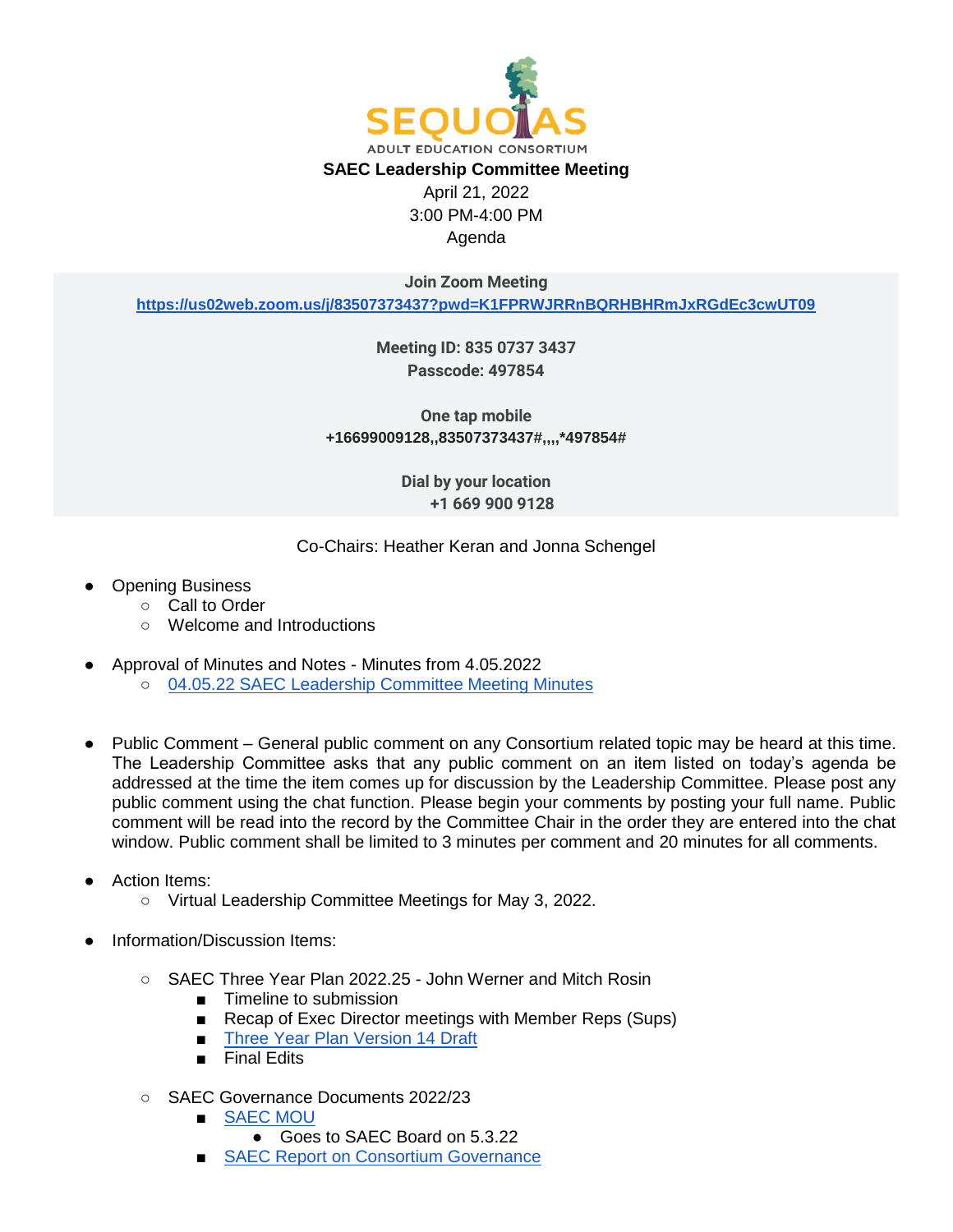- Goes to SAEC Board on 5.3.22
- SAEC CFAD
	- Goes to SAEC Board on 5.3.22
	- Built in NOVA
		- Member Reps will confirm board action vote in NOVA via the acceptance process
	- [Link to SAEC Allocations, All Years](https://docs.google.com/spreadsheets/d/1sC0yYRA67MGmm9uphUvGxzbb5X3tZyzg/edit?usp=sharing&ouid=114736191070370070679&rtpof=true&sd=true)
- Deliverables and Updates- Heather Keran
	- WIOA Title II
		- Deliverables for 2021-22: <https://www.cde.ca.gov/sp/ae/fg/wioa21datadocsched.asp>
		- WIOA
			- WIOA, Title II: AEFLA Agency-Level Continuous Improvement Plan ■ Due: 04/30/22
	- CAEP Quarter 2 Fiscal Reports and Student Data Reminder
		- All CAEP Due Dates:<https://caladulted.org/DueDates>
	- Tulare WIB MOU Deliverables
- Curriculum
	- Edgenuity Contract Status update
		- Goes to SAEC Board on 5.3.22
		- Time to update the courses in Edgenuity for 2022.23
		- [2022.25 Price Quotes \(all of them are here\)](https://drive.google.com/drive/folders/1WsyJeKMcJUEa5otFeBGr4yRahN0zw01v?usp=sharing)
		- [Spreadsheet with estimate 2022.25 contract costs](https://docs.google.com/spreadsheets/d/1P85u6s2Oo5J2ww4jyERBdij5GaLKb4lt7mlgrOgyuL4/edit?usp=sharing)

## **Reminders:**

- Member Effectiveness Report Schedule
	- This year's schedule: Completed for 2021.2022
		- October SAEC Report: Enrollment
		- November 2021 SAEC Report: Outcomes, Hanford Adult, Tulare Adult
		- December 2021 Visalia Adult, Corcoran Adult
		- February 2022 College of the Sequoias, Lindsay Adult
		- March 2022 Cutler-Orosi, Farmersville
- Program Area Governance Committee meeting dates John Werner
	- Emails for newly hired teachers
	- ESL Carmen Becerra
		- October 1, 2021 1:30PM 3:00PM
		- December 13, 2021 1:30PM 3:00PM
		- February 7, 2022 1:30PM 3:00PM
		- April 25, 2022 1:30PM 3:00PM
	- ABE/ASE Maribel Delgado
		- September 27, 2021 1:00PM 3:00PM
		- November 1, 2021 1:00PM 3:00PM
		- February 28, 2022 1:00PM 3:00PM
		- April 25, 2022 1:00PM 3:00PM
	- AWD-Sylvia Perez
		- Tentative dates...
			- October 8, 2021 1:00PM-3:00PM
			- November 12, 2021 1:00PM-3:00PM